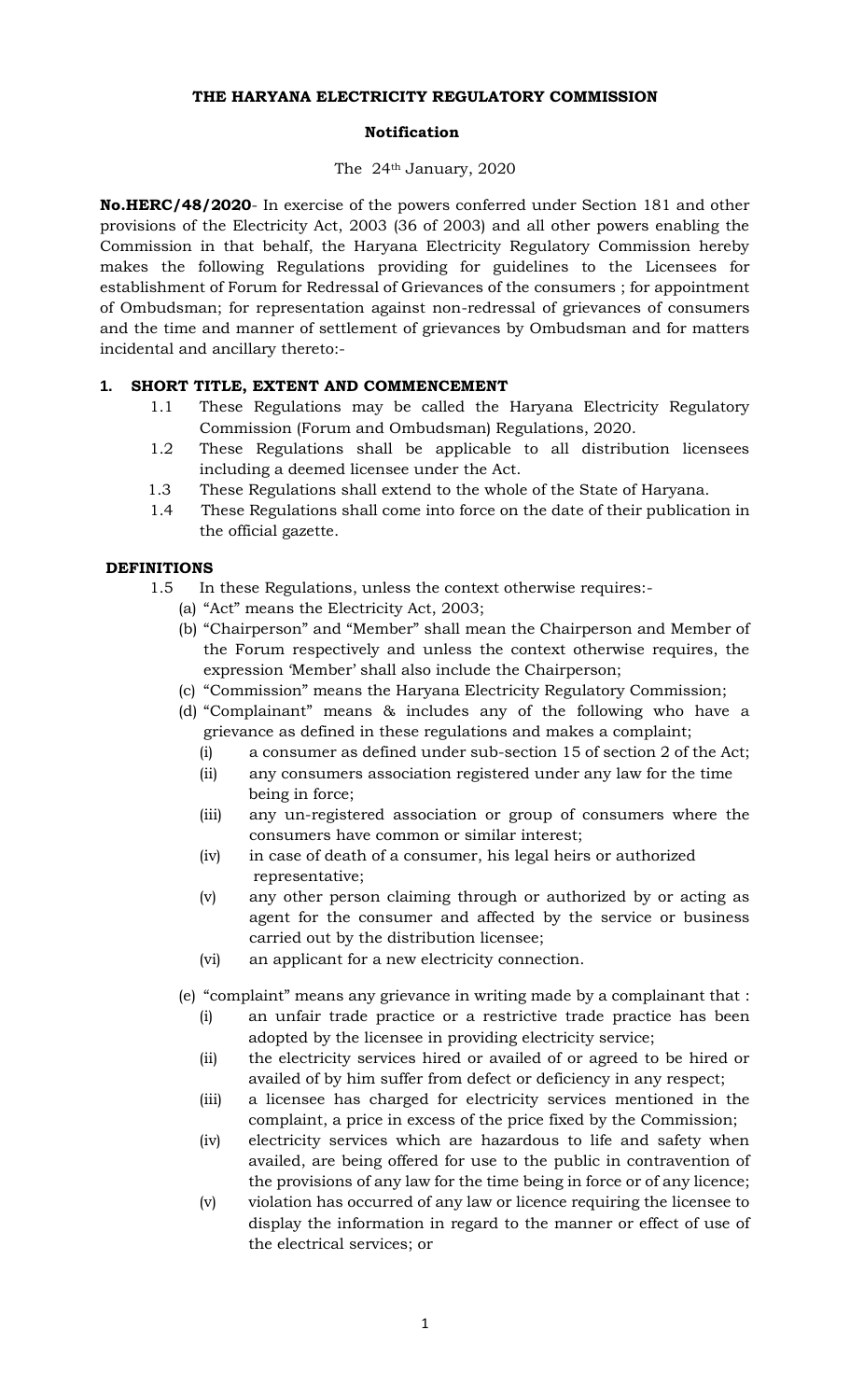- (vi) breach has occurred of any obligation by the licensee which adversely affects any consumer or which the Forum may consider appropriate to be treated as a complaint.
- (f) "consumer" for the purpose of these Regulations shall be a consumer as defined under sub-section (15) of Section 2 of the Act and shall also include a person applying for new connection;
- (g) "consumer grievance" means & includes any complaint relating to any fault, imperfection, short coming, defect or deficiency in the quality, nature and manner of service or performance in pursuance of a licence, contract, agreement or under Electricity Supply Code or in relation to Standards of Performance specified by the Commission including payment of compensation or billing disputes of any nature or recovery of charges by the licensee and matters relating to the safety of the distribution system having potential of endangering the life or property. However, the matters pertaining to Open Access granted under the Act and Section 126, 127, 135 to 140, 142, 143, 146, 152 and 161 of the Act shall not form grievance under these regulations.;
- (h)"distribution licensee" or "licensee" means one who is authorised to operate and maintain a distribution system for supplying electricity to the consumers;
- (i) "defect" means any fault, imperfection or shortcoming in the quality, quantity, or standard of service, equipment or material which is required to be maintained by or under any law for the time being in force or under any contract, express or implied, or under any licence or as is claimed by the distribution licensee in any manner whatsoever in relation to electricity service;
- (j) "deficiency" means any fault, imperfection, shortcoming or inadequacy in the quality, nature and manner of performance which is required to be maintained by or under any law for the time being in force or under any licence or has been undertaken to be performed by distribution licensee in pursuance of a contract or otherwise in relation to electricity service or performance standard; viz interruption/ failure of power supply, voltage complaints, metering problems including meter shifting, charges /payments (billing problems), disconnection/reconnection of power supply to the consumer, release of new connections / extension or reduction in load / demand, notice of supply interruptions, violations of Electricity Supply Code, contravention of Act, Rules or Regulations made thereunder with regard to consumer interest;
- (k)In particular and without prejudice to the generality of the term the "electricity service" means supply, billing, metering and maintenance of electrical energy to the consumer and all other attendant sub-services etc;
- (l) "Forum" means 'Forum for redressal of grievances of consumers' constituted by distribution licensee under sub-section (5) of Section 42 of the Act;
- (m) "Government" means Government of Haryana;
- (n) "Ombudsman" means an authority appointed / designated by the Commission, under sub-section (6) of Section 42 of the Act;
- 1.6 Words and expressions used and not defined in these Regulations but defined in the Electricity Act, 2003 (36 of 2003) shall have the same meanings as assigned to them in the Act.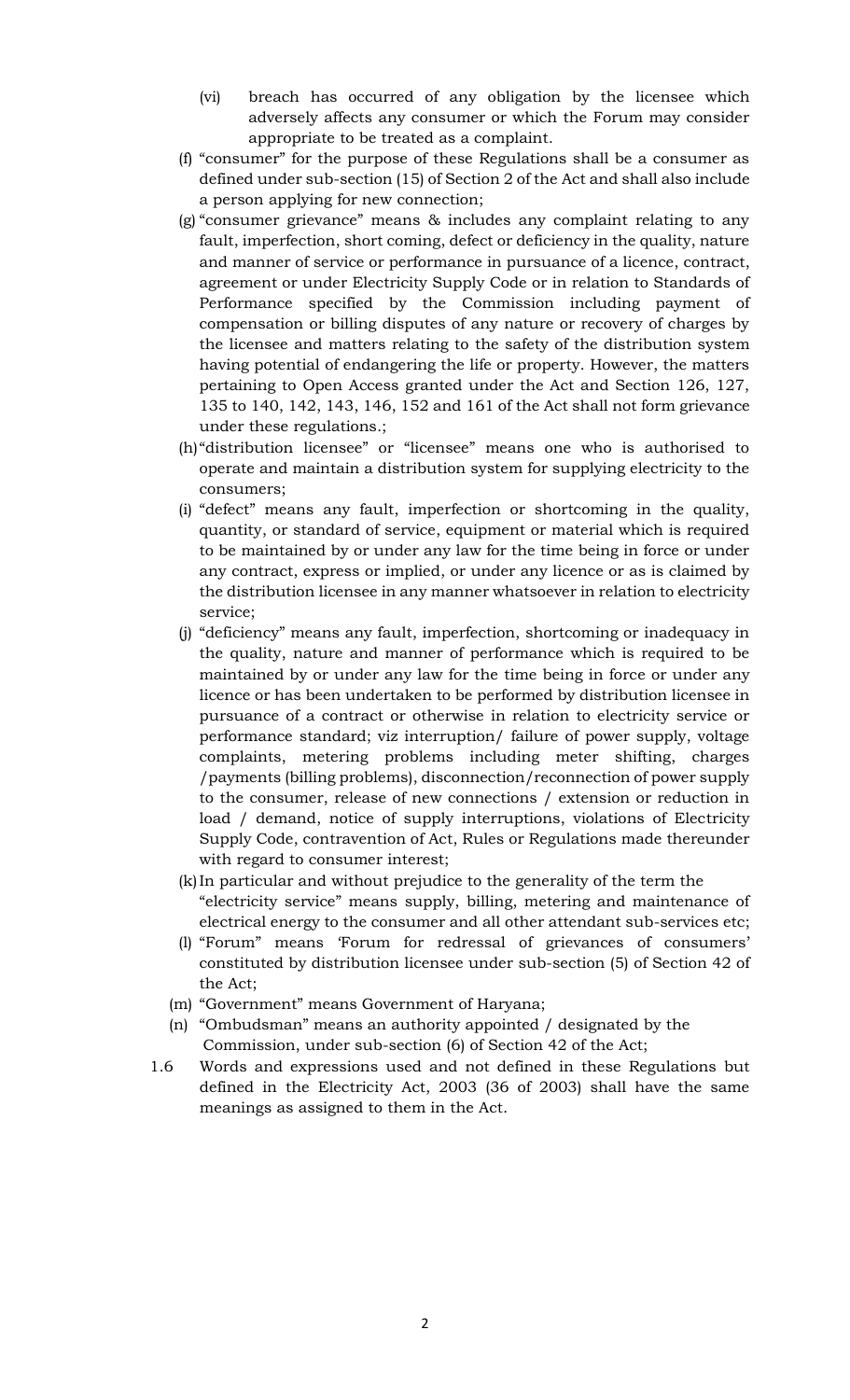#### **CHAPTER II FORUM FOR REDRESSAL OF GRIEVANCES OF THE CONSUMERS**

# **Number, Location & Settings**

- 2.1 Every distribution licensee shall establish at least one Forum for redressal of grievances of consumers within six months of coming into force of these regulations or date of grant of license in accordance with the guidelines laid under these regulations.
- 2.2 The number of Fora, their locations and areas of jurisdiction may be altered by the Commission keeping in view the public convenience and the work load of each Forum.
- 2.3 While deciding the number of Fora, their location and areas of jurisdiction, it may be ensured that at least one sitting of the Forum is ensured in each circle in a month and all grievances are redressed within the time limit specified under these regulations.

## **Appointment and other Terms & Conditions of service**

- 2.4 Each Forum shall consist of 3 Members including Chairperson of the Forum. The Chairperson shall be appointed/nominated by the Commission and other two members shall be appointed by the licensee as specified under these regulations. Provided that in the case distribution licensee has less than one lac consumers in its area of supply, the Forum shall consist of one member only.
- 2.5 The members including Chairperson of the Forum to be appointed/nominated shall meet the following criteria:

## (i) **Chairperson:**

One independent member who is familiar with the consumer affairs shall be appointed/nominated by the Commission & discharge the functions of the Chairperson of the Forum. The person should be a retired senior electrical engineer not below the rank of Chief Engineer having experience of distribution in electricity. The Commission shall invite applications for the post of Chairperson through advertisement in leading Newpapers.

Provided further that the Chairperson shall have working knowledge of Hindi.

Provided also that the Chairperson shall not take any assignment for providing any consultancy services to any licensee or a consumer or any person during his period of appointment in the Forum.

(ii) One Technical Member shall be appointed by the licensee in consultation with the Commission from amongst its serving officers. He should possess a degree in electrical engineering with at least 15 years' experience in distribution of electricity and working on post of Executive Engineer or above.

(iii) One member shall be appointed by the licensee in consultation with the Commission from amongst its serving officers having at least 15 years' experience in Finance & Accounts or Revenue matters and working on a post of Senior Accounts Officer or above.

(iv) The age limit for occupying the post of Chairperson shall be 65 years.

(v) For appointment of two members mentioned at Sr. No. (ii) & (iii) above, the Distribution licensee shall submit a panel of three serving officers for each post of member with proven record of integrity who have at least 2 years service left before superannuation to the Commission. After considering the qualification, experience and ability of the officer, proposed for each post by the distribution licensee, the Commission shall approve the name of each member for appointment by the licensee. After its approval, the licensee shall appoint the members.

- 2.6 No person shall be appointed and/or be entitled to continue as a member if he/she stands disqualified on account of his/her:
	- a) Having been adjudged an insolvent;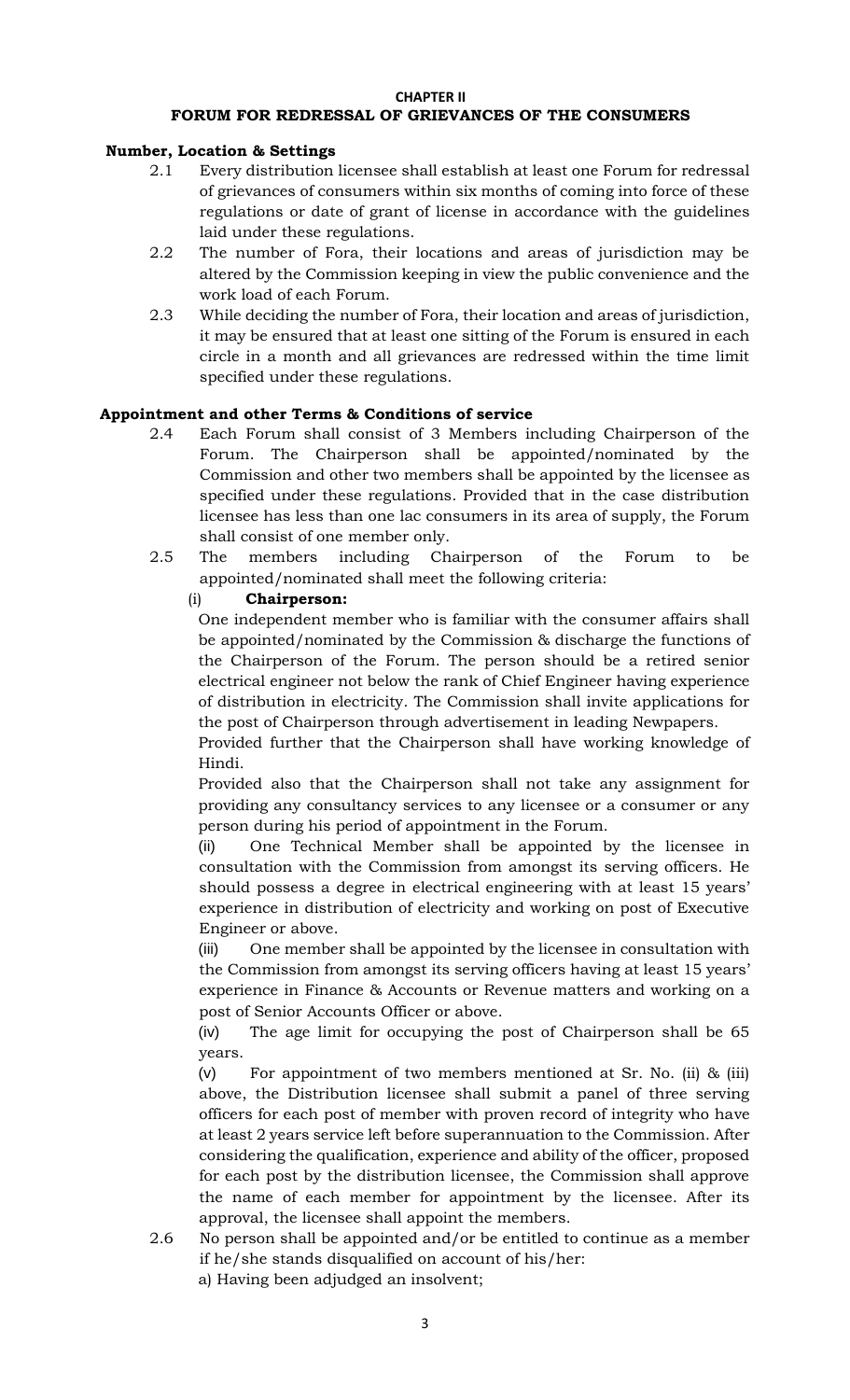- b) Having been convicted of an offence which, in the opinion of the licensee, involves moral turpitude;
- c) Having become physically or mentally incapable of acting as such a member;
- d) Having acquired such financial or other interest as is likely to affect prejudicially his/her functions as a member;
- e) Having so abused his/her position as to render his/her continuance
- f) in office prejudicial to public interest; or
- g) Having been guilty of proved misbehaviour.
- 2.7 An existing member shall be liable to be removed from his office forthwith on account of any of the aforesaid disqualifications arising or being discovered.

 Provided that no member shall be removed from his/her office on any ground specified in the aforesaid sub-clauses unless the licensee has held an independent inquiry in accordance with such procedure as directed by the Commission.

- 2.8 The licensee shall ensure that no post of a member in the Forum remains vacant for a period exceeding 30 days. Provided that in case the licensee is unable to fill up the vacant post(s) within a period of one month, the Commission may, at the request of the licensee grant such additional time, as it deems fit, to the licensee for the purpose of filling of such vacancy.
- 2.9 Every member of the Forum shall hold office for a period of two years. The tenure of a member may be extended by the licensee with the approval of the Commission for a further period of one year.

 Provided that the tenure of Chairperson may be extended by the Commission for a further period of one year subject to maximum age limit of 65 years.

 Provided further that no serving officer of the licensee performing the duties of Member of the Forum shall continue after retirement from the service of the licensee.

 Provided also that in case the licensee requires to transfer the serving officer working as member in the Forum before the expiry of 2 years tenure due to administrative exigencies, prior approval of the Commission shall be sought.

- 2.10 All members shall work full time and shall be provided with suitable office accommodation along with supporting staff by the licensee. The Chairperson and other members shall be entitled to all office paraphernalia as is admissible to officers of the equal rank working with the distribution licensee.
- 2.11 The Chairperson shall have the general powers of superintendence and control over the Forum.
- 2.12 No act or proceeding of the Forum shall be deemed to be invalid by reason only of some defect in the constitution of the Forum or by reason of the existence of a vacancy among its members.

# **Remuneration**

2.13 The remuneration including any honorarium & allowances payable to the members including Chairperson shall be such as may be approved by the Commission. Chairperson shall be paid fixed salary of Rs. 75000/- P.M. Provided that the terms and conditions of service of a member of the Forum who is in the employment of the licensee shall be governed by the terms & conditions of his/her employment with the licensee and shall continue to draw same salary as he/she is entitled as a regular employee of the licensee.

# **General**

2.14 The licensee shall appoint/designate one of its officers not lower than the rank of Grade-II officer as full time Secretary to the Forum and shall also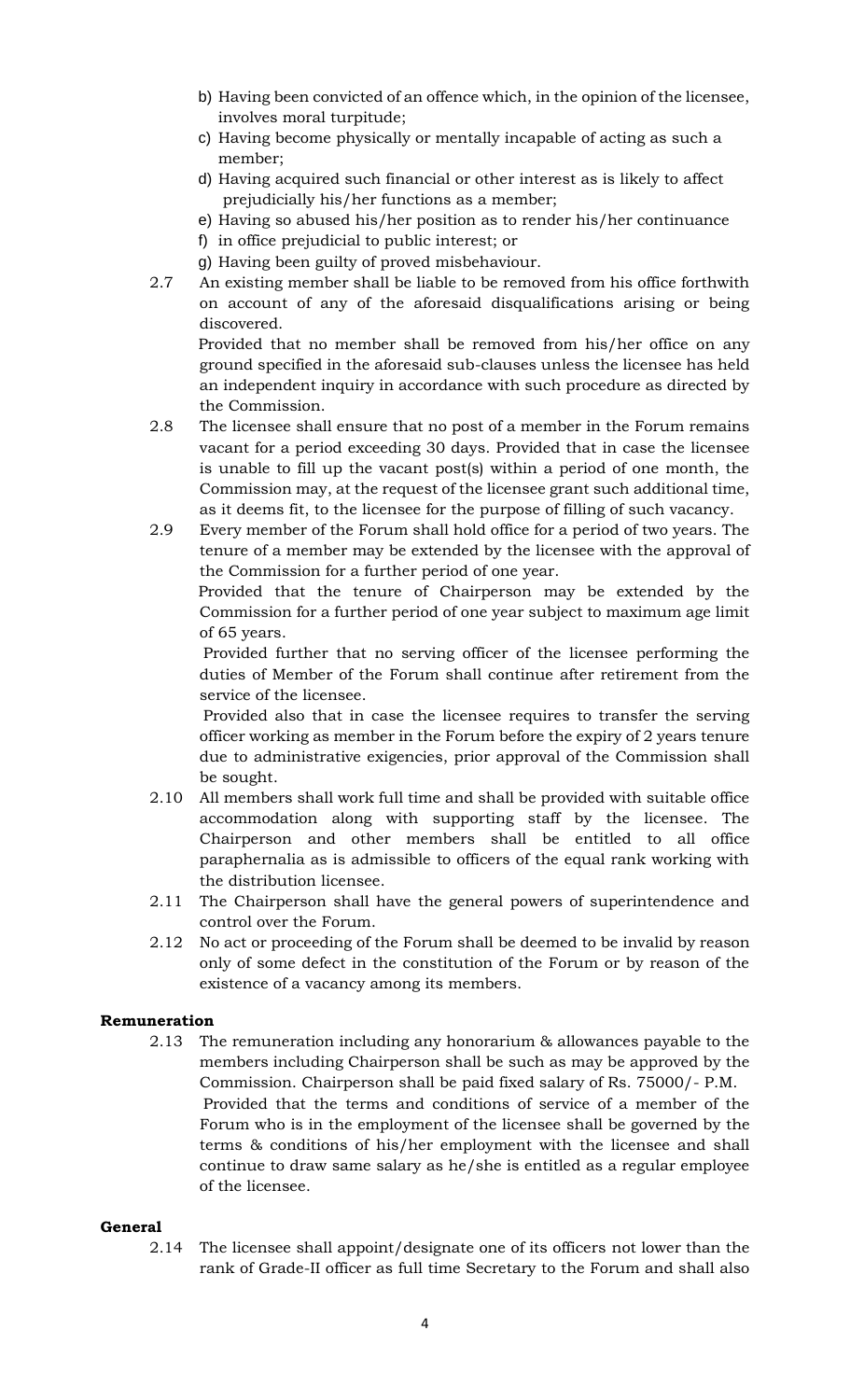provide required supporting staff and office accommodation etc. for functioning of the Forum.

- 2.15 The office expenditure of the Forum will be considered by the Commission while working out the revenue requirement of the Licensee and will be allowed as a pass-through expense.
- 2.16 In case the Chairperson of the Forum is unable to discharge the functions owing to absence, illness or any other cause, the Technical Member who is an officer of the Licensee shall discharge the functions of the Chairperson, until the day on which the Chairperson assumes office.
- 2.17 No adjournment shall ordinarily be granted by the Forum unless sufficient cause is show and the reasons for grant of adjournment have been recorded in writing by the Forum.
- 2.18 All decisions of the Forum shall be taken on the basis of majority of the Members present and voting. The quorum for the Forum meeting shall be two and each Member shall have one vote. In case of equality of votes on any issue or resolution, the Chairperson or the Member discharging the functions of the Chairperson and presiding over the meeting shall, in addition, have a casting vote.
- 2.19 The Forum shall ordinarily hold its sittings at its headquarters. However, sittings may also be held at other prominent places by the Forum within its jurisdiction for public convenience.
- 2.20 The Forum shall comply with such general directions or order as the Commission may issue from time to time in the interest of efficient and effective redressal of grievances in a timely and expeditious manner.
- 2.21 The licensee shall give wide publicity to the formation of the Forum and the address of the Forum shall be displayed at all the offices of the distribution licensee to facilitate easy registration of grievances by consumers.

# **Consumer's right to approach**

2.22 For expeditious resolution of the compliant of a complainant at the local level, the Commission may approve a procedure namely "Consumer Complaint Handling Procedure" [in short CCHP] which shall perform such functions and shall have such jurisdiction as may be approved by the Commission.

 Provided that the complainant shall have the right to approach the Forum directly in respect of matters falling under the jurisdiction of the Forum. Provided further that the Commission may dispense with the "Consumer Complaint Handling Procedure" or amend it without any notice in case the continuation of such procedure is found to be detrimental to the interests of the consumers or the licensee.

2.23 Any complainant aggrieved by non-redressal of his grievance within the time period specified by the Commission or is not satisfied with the redressal of the complaint by the licensee and/or under the Consumer Complaint Handling Procedure, as the case may be, may himself or through his authorized representative, approach the Forum in writing for the redressal of his grievance.

## **Jurisdiction**

- 2.24 The Forum shall have the jurisdiction to entertain all the monetary/nonmonetary complaints/grievance filed by the complainants or to take up the matter suo-moto with respect to the electricity services provided by the distribution licensee if the same fulfils the requirements specified in subregulation (e) read with subregulation (g) of Regulation 1.5 or against the decision of a Dispute Settlement Committee constituted under CCHP.
- 2.25 The Forum shall entertain only those complaints where the representation is made within 2 years from the date of cause of action in case the complainant approaches the Forum directly or within 2 months from the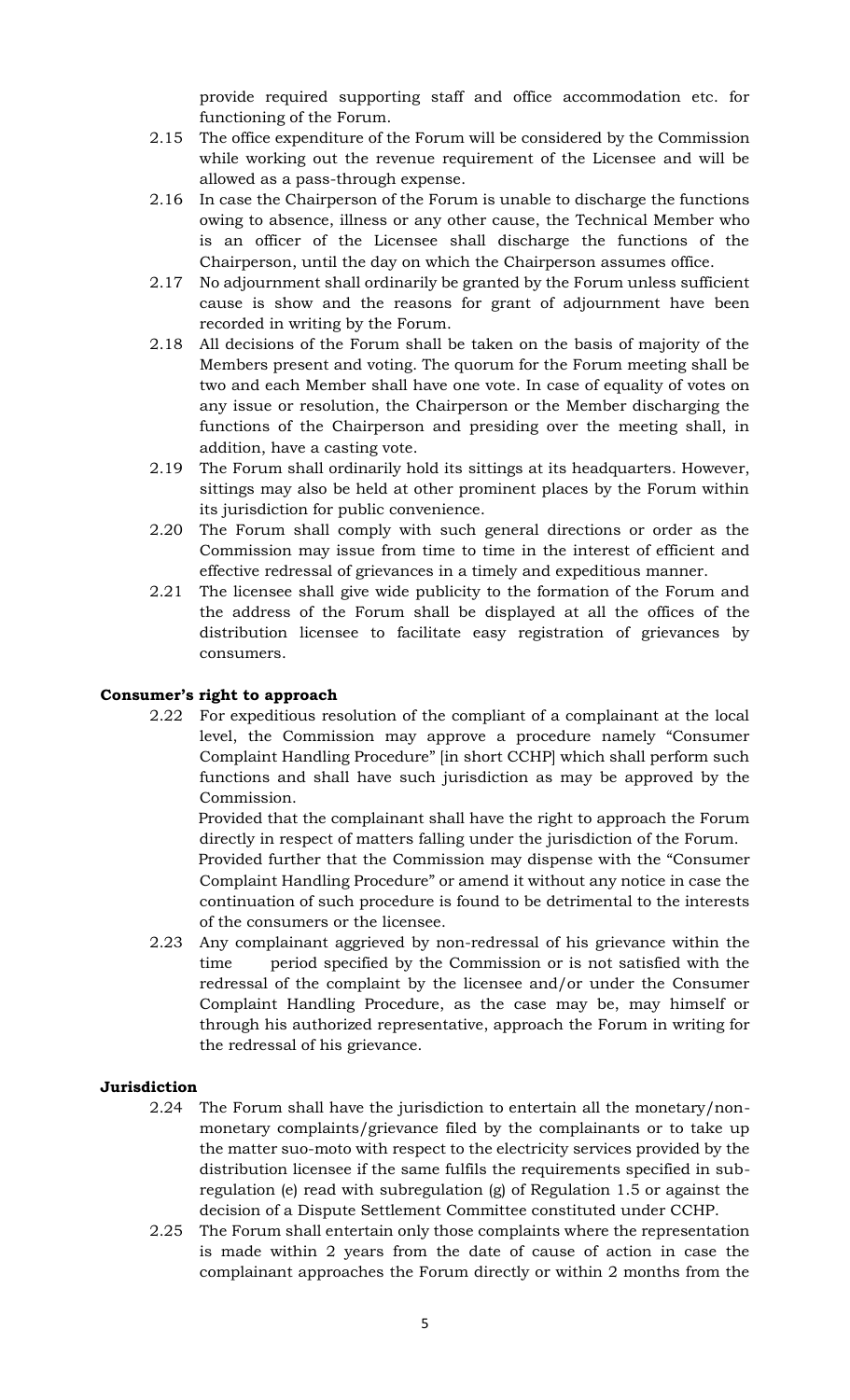date of receipt of the orders of respective Dispute Settlement Committee constituted under CCHP.

 Provided that the Forum may, for reasons to be recorded in writing, entertain a complaint which does not meet the aforesaid requirements.

- 2.26 In case a complainant approaches the Forum directly for redressal of his monetary dispute under first proviso to regulation 2.22 above, the consumer shall be required to deposit following amount (inclusive of amount already deposited on this account), with the Licensee, in cash or cheque (subject to realization) or through demand draft payable at the headquarters of the concerned sub-division, pending disposal of any dispute between the complainant and the Licensee and attach a copy of the receipt with the complaint:
	- **a) Disputed current electricity bill amount (covered under Reg.6.10 of Supply Code):** payment as per Regulation 6.10.1 of Supply Code, 2014 Regulations, as amended from time to time.
	- **b) Cases Other than that covered under (a) above:** 20% of the disputed amount other than the current bill amount.

Provided that in case the consumer is unable to make payment as specified above, the Chairperson of the Forum shall be competent to fix the amount to be deposited before consideration of the grievance by the Forum.

- 2.27 The Forum may reject the grievance at any stage, through a speaking order, under the following circumstances:
	- a) In cases where proceedings in respect of the same matter and between the same Complainant and the Licensee are pending before any court, tribunal, arbitrator or any other authority, or a decree or award or a final order has already been passed by any such court, tribunal, arbitrator or authority;
	- b) In cases which fall under Sections 126, 127, 135 to 140, 142, 143, 146, 152 and 161 of the Act or the matters relating to open access granted under the Act.
	- c) In cases where the grievance has been submitted two years after the date on which the cause of action has arisen or after two months from the date of receipt of the orders of DSC; and
	- d) In the case of grievances which are:
		- Frivolous, vexatious, malafide;
		- Without any sufficient cause; or
		- Where there is no prima facie loss or damage or inconvenience caused to the Complainant or the consumers who are represented by an association or group of consumers.

Provided that no grievance shall be rejected unless the Complainant has been given an opportunity of being heard.

#### **Grievance filing**

- 2.28 Every grievance to the Forum must be submitted in writing to the Forum stating-
	- (a) the name of the individual or the organization, complete postal address, telephone number, fax number and the E-mail address (if any) of the complainant;
	- (b) the name of licensee's office viz. sub-division, division or circle office to which the grievance pertains ;
	- (c) a full description of the matter, which is the source of the grievance, including copies of any relevant and supporting documents, if any;
	- (d) the relief prayed for ;
	- (e) that the matter is not pending before any other court, authority or forum.
- 2.29 A copy of response, if any, from the licensee shall be enclosed.
- 2.30 The Forum may seek additional information and details from the complainant(s).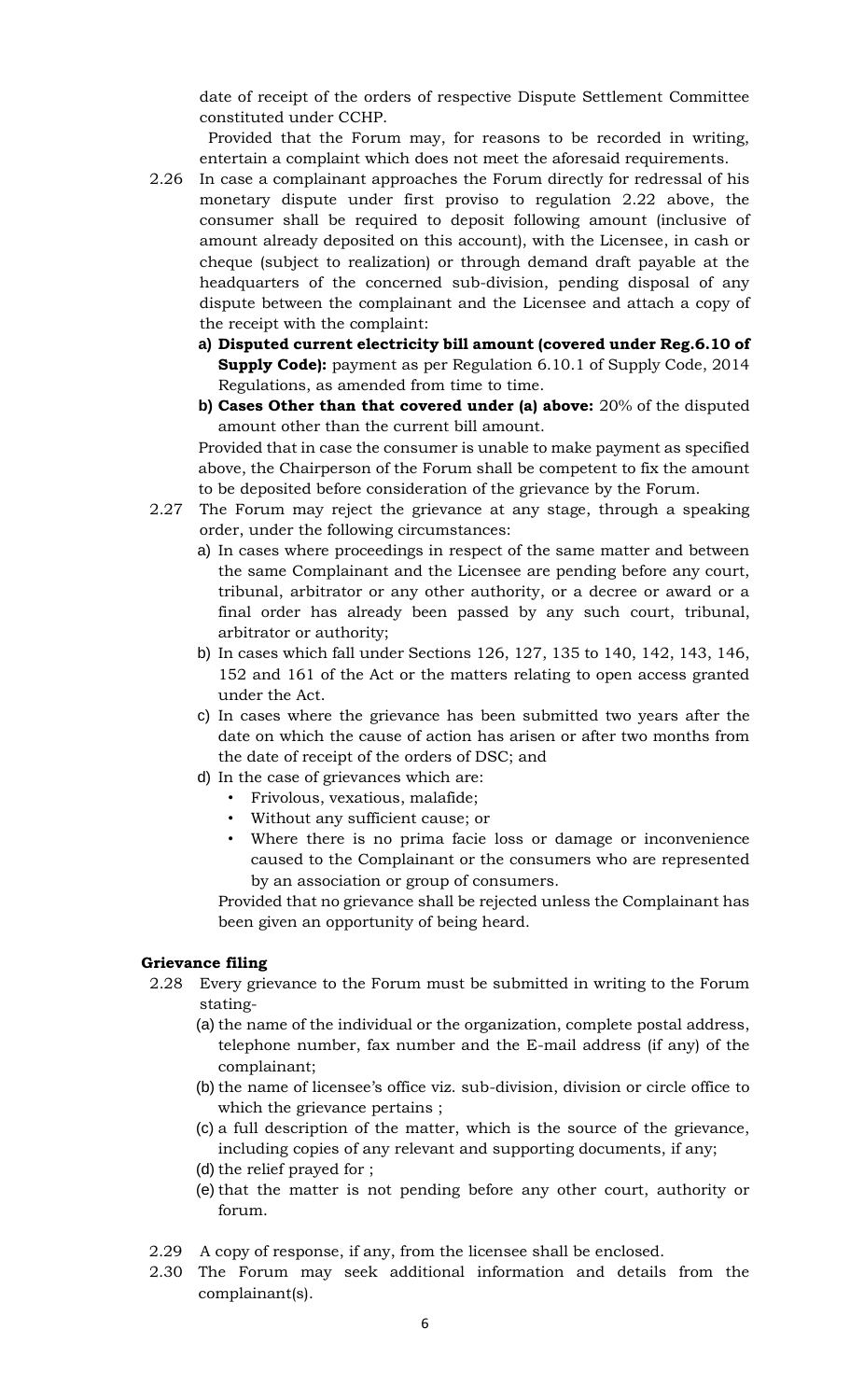2.31 The Forum may receive complaints through e-mail or facsimile mode and also

during its sittings at places other than its headquarters subject to fulfillment of such requirements as the Forum may consider appropriate.

- 2.32 The grievances shall be prioritized for redressal based on the following priority order:
	- a) Non-Supply
	- b) Connection
	- c) Disconnection of supply
	- d) Meter-related issues
	- e) Billing-related issues
	- f) Other issues viz deficiency in service &/or performance &/or safety norms etc.
- 2.33 In case of grievances related to non-supply, connection or disconnection of supply, the Forum shall pass the order within 15 days of filing of the grievance.

 Provided also that in the event of grievance being disposed of after the maximum period specified above, the Forum should record in writing, the reasons for the same at the time of disposing the said grievance and inform the Ombudsman.

# **Grievance handling procedure**

- 2.34 On receipt of the consumer grievance, the Secretary to the Forum shall make an endorsement on the grievance subscribing his dated initial.
- 2.35 Consumer grievances received shall be registered and serially numbered for each year, and shall be referred e.g. C.G. No. 1/2005, 1/2006 and so on. Within 3 working days of receipt of a consumer grievance, the Secretary to the Forum shall send an acknowledgement to the applicant showing serial number and date of receipt of the complaint/grievance. He shall also be responsible to inform the complainant of the status of his complaint in the Forum in case of inquiry by the complainant in this regard.
- 2.36 A copy of the grievance shall be forwarded simultaneously to the concerned officer of the licensee for redressal or to file objection, if any, in writing in case the licensee is not agreeable to the request of the complainant.
- 2.37 The employee nominated/authorized in this regard by the licensee or the employee named in the complaint shall furnish the parawise comments on the grievance within 10 days from the date of receipt of the letter from the Forum, failing which the Forum shall proceed on the basis of the material available on record.
- 2.38 In addition to the record of the concerned Dispute Settlement Committee (if applicable), the Forum may call for further information or record from the Licensee or the complainant that it considers relevant for examination and disposal of the grievance and the parties shall be under obligation to provide such information or record as the Forum may call for. The concerned party will send the same to the Forum within 7 days of receipt of its requisition. Where a party fails to provide such information, document or record within the stipulated time and the Forum is satisfied that the party in possession of the record is withholding it deliberately, it may draw an adverse inference.
- 2.39 On receipt of the comments from the licensee or otherwise and after conducting or having such inquiry or local inspection conducted as the Forum may consider necessary, and after affording reasonable opportunity of hearing to the parties, the Forum shall pass appropriate orders for disposal of the grievance, as far as possible, within 45 days of filing the complaint. The complaint/grievance by senior citizens, physically challenged or person suffering from serious ailments shall be disposed of on priority. However, the order in case of grievance relating to nonsupply, connection or disconnection of supply shall be issued by the Forum within 15 days of the filing of the grievance.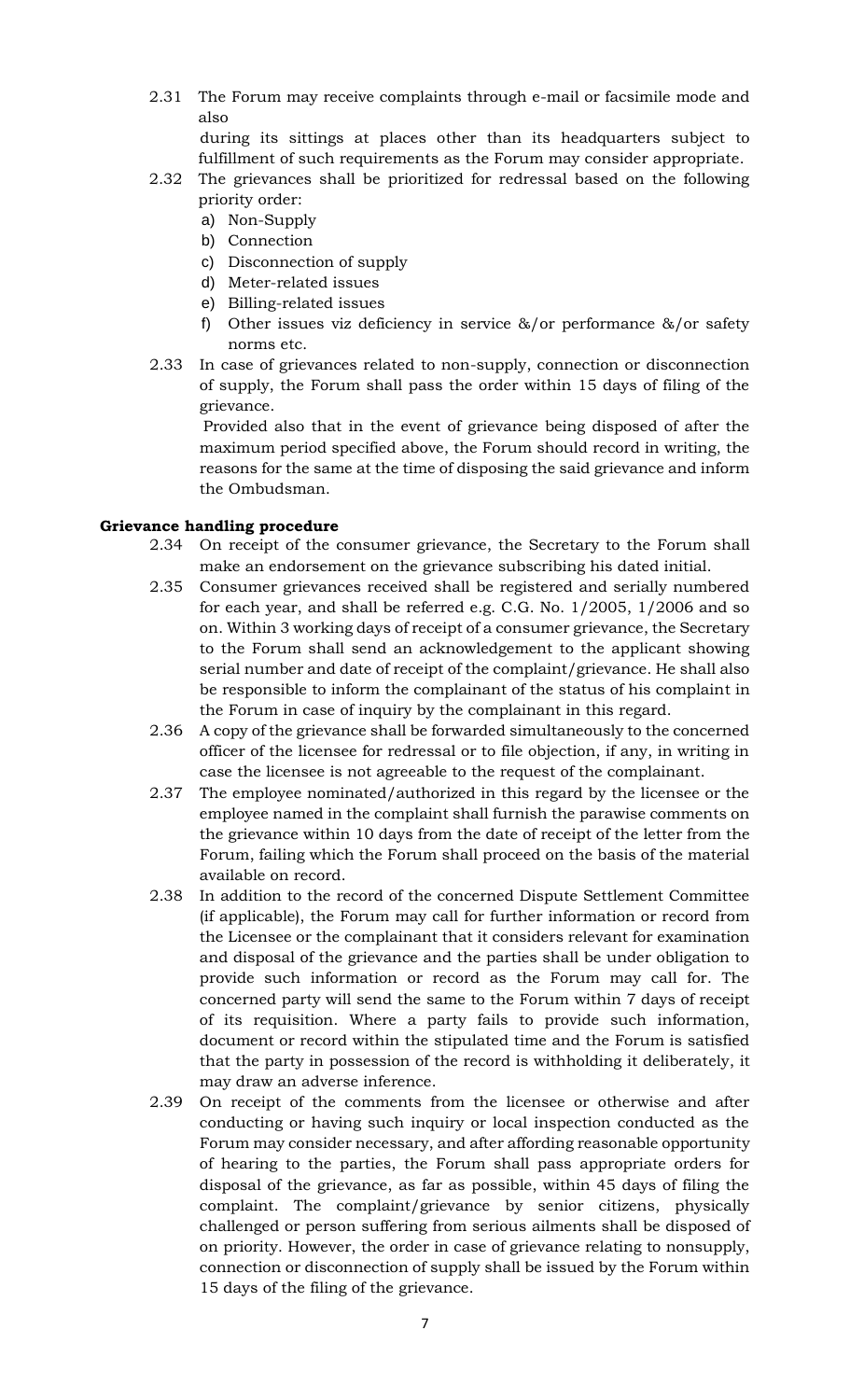2.40 The Forum may direct the Licensee to undertake an inspection with regard to the grievance, as may be required for expeditious redressal. The Forum may also engage a third party (other than the licensee) at the instance and request of the Complainant, to undertake inspection and obtain an independent report. The Forum shall record the reasons for the need for such third-party inspection, which should generally be resorted to rarely and keeping in view the special circumstances of a case.

 The expenses of such third-party inspection shall be payable by the Complainant and got deposited in advance.

2.41 The decisions of the Forum will be recorded duly supported by reasons. The Order of the Forum will be communicated to the complainant, Licensee and the concerned Dispute Settlement Committee, if applicable, in writing within 7 days of the passing of the Order. The Licensee shall comply with the order of the Forum within 21 days from the date of receipt of the order. In appropriate cases, considering the nature of the case, the Forum, upon the request of the Licensee, may extend the period for compliance of its order up to a maximum of three months.

 In case of non-compliance of the Order of the Forum or that of a Dispute Settlement Committee, the aggrieved consumer may approach the Commission who will provide the consumer as well as the Licensee an opportunity of being heard. The Commission may initiate proceedings under section 142 of the Act for violation of the Regulations framed by the Commission.

- 2.42 The Forum may, subject to the Electricity Supply Code and Related Matters Regulations made by the Commission in this regard, award such compensation to the complainants as it considers just and appropriate in the circumstances of the case. Provided that the interest payable on recoverable/ refundable amount if any, by either party shall be at SBI Base Rate prevalent on Ist of April of the relevant year plus 2%.
- 2.43 Where the complainant or the licensee fails to appear before the Forum on the date fixed for hearing on more than two occasions, the Forum may decide the complaint ex-parte.
- 2.44 The Forum may evolve procedure conforming to the principles of fair play and justice for efficient discharge of its functions. It shall also follow the guidelines, if any, given by the Commission regarding the procedure to be adopted by it for handling the complaints.
- 2.45 Any complainant aggrieved by orders of the Forum may prefer a representation before the Ombudsman appointed / designated by the Commission.

## **Special Provision: Interim Order:**

2.46 Upon request of the Complainant, the Forum may issue such interim orders pending final disposal of the grievance as it may consider necessary including but not restricted to grant of temporary injunction to stay or prevent or restrain such act as the Forum thinks fit.

 Provided that the Forum shall have the powers to pass such an interim order in any proceeding, hearing or matter before it, as it may consider appropriate if the Complainant satisfies the Forum that prima facie, the Distribution Licensee has threatened or is likely to remove or disconnect the electricity connection, and has or is likely to contravene any provisions of the Act or any rules and regulations made thereunder or any order of the Commission, provided that the Forum has jurisdiction on such matter. Provided further that, except where it appears that the object of passing such the interim order would be defeated by delay, no such interim order shall be passed unless the opposite party has been given an opportunity of being heard.

 Provided also that where any injunction has been granted by the Forum without notice to the opposite party, the Forum shall make efforts to finally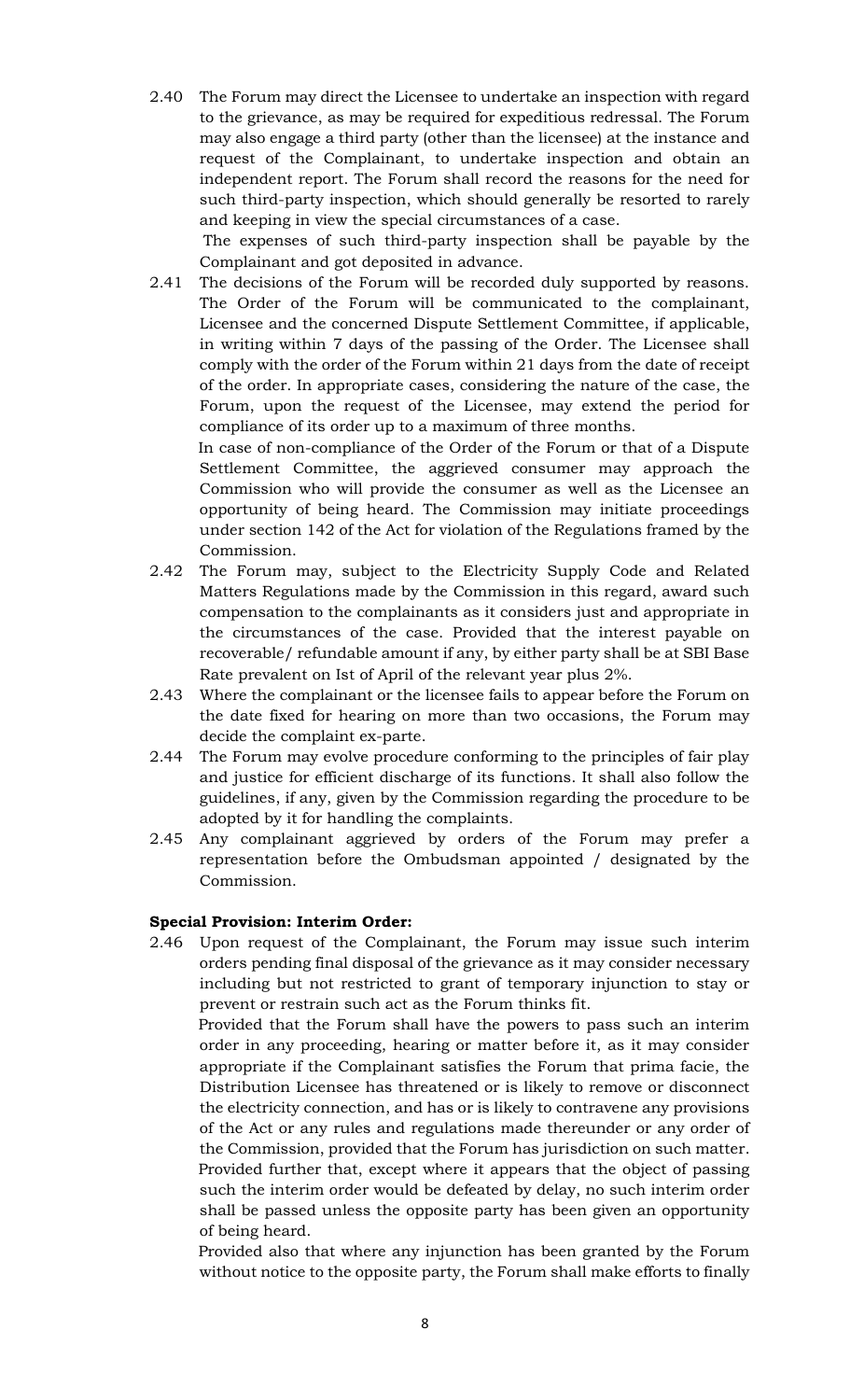dispose of the application within 30 days from the date on which the injunction was granted.

 Provided also that any interim order may be reviewed/set aside by the Forum on an application made by any party if it is found that the complainant has made a false or misleading statement.

# **Reasoned Orders**

2.47 Every order made by the Forum shall be a speaking order and signed by the Members conducting the proceedings. Where the Members differ on any point or points, the opinion of the majority shall be the order of the Forum. The opinion of the minority shall, however, be recorded and form part of the order.

 Provided that every order shall indicate clearly that the complainant may approach the Ombudsman in case he/she is not satisfied with the order of the Forum.

## **Escalation Mechanism**

- 2.48 A Complainant may prefer a representation before the Ombudsman appointed/designated by the Commission under sub-section (6) of section 42 of the Act, under the following two circumstances:
	- a) if the Complainant is aggrieved by the non-redressal of the grievance by the Forum within the period specified, and
	- b) if the Complainant is aggrieved with the orders passed by the Forum.
- 2.49 Such a representation may be made within 30 days from the date of receipt of the order of the Forum or expiration of 30 days after the time limit specified for issuance of the order, whichever is applicable.
- 2.50 The Forum may settle any grievance in terms of an agreement reached between the parties at any stage of the proceedings before it and there shall be no right of representation before the Ombudsman against such an order.

## **Inspection of records and supply of certified copies**

- 2.51 The consumer and the licensee may obtain certified copies of the orders, decisions, directions and reasons in support thereof given by the Forum in respect of the complaint.
- 2.52 Any person may obtain copy of the orders of the Forum subject to payment of such fee and after complying with such other terms, which the Forum may specify.

## **Monitoring of the consumer grievances**

- 2.53 The Forum will keep a record of consumer grievances submitted to it and the decisions thereof and make available such records for inspection of the Commission as and when required.
- 2.54 The Forum shall submit a quarterly report on the number of grievances received, redressed and pending, within 15 days of the close of each quarter to the Commission with a copy to the distribution licensee.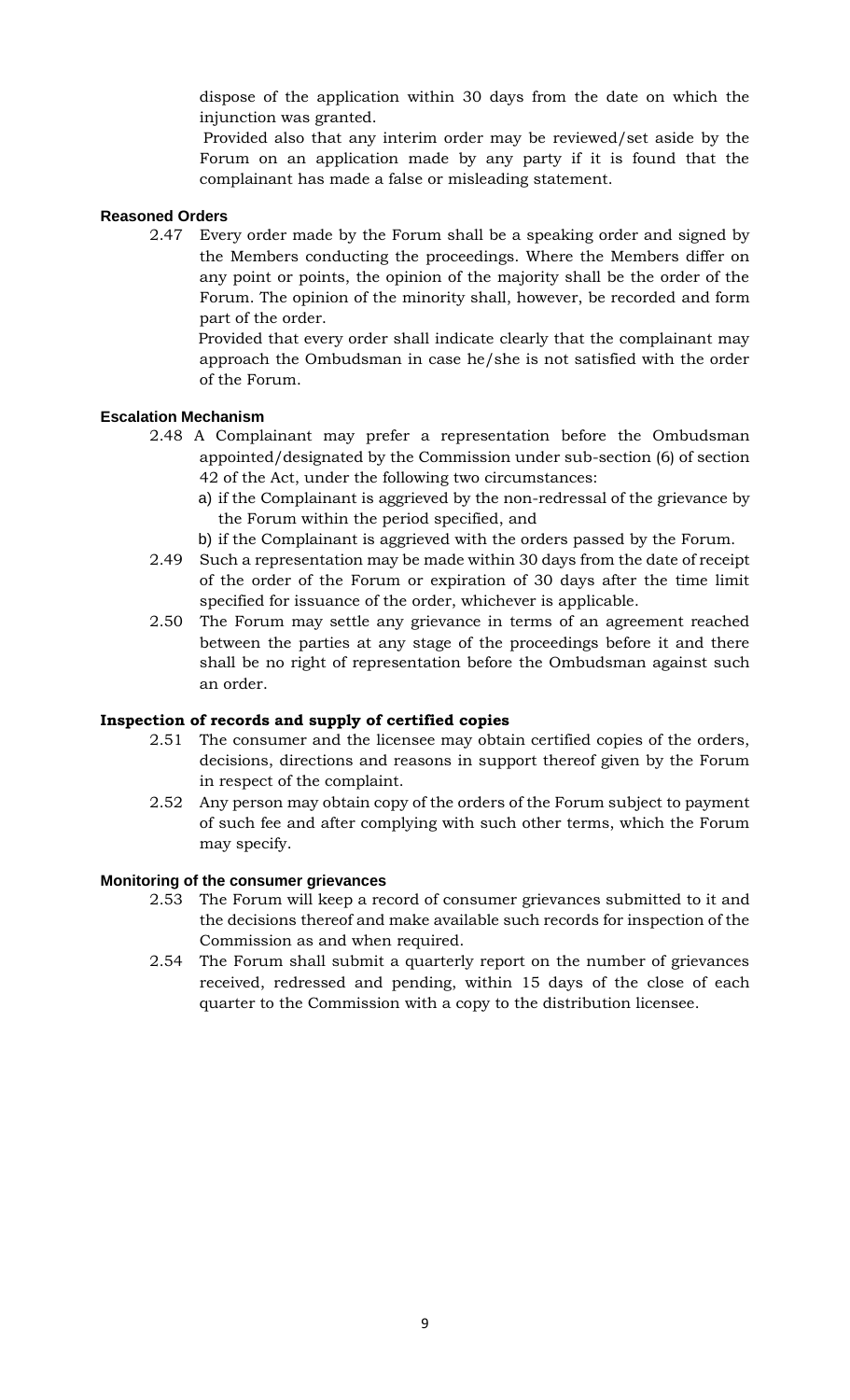### **CHAPTER III**

### **REDRESSAL OF GRIEVANCES BY OMBUDSMAN**

### **Qualifications, Terms of Appointment and Removal of Ombudsman**

- 3.1 In accordance with sub-section (6) of section 42 of the Act, the Commission shall designate or appoint a person to be known as Ombudsman to carry out the functions entrusted to him under sub-section (7) of section 42 of the Act and these Regulations. The Commission may appoint more than one Ombudsman for a licensee, if deemed necessary or one Ombudsman for more than one licensee.
- 3.2 The Ombudsman shall be a person of ability, integrity and standing who has adequate knowledge of, and has shown capacity in dealing with problems relating to engineering, finance, commerce, economics, law or management. The person should be a retired civil service officer not below the rank of Secretary to State Government or a retired senior judicial officer/district judge or a retired Chief Engineer or above having experience in distribution of electricity for at least 15 years.
- 3.3 The appointment of the Ombudsman shall be for a period of two years which may be extended by the Commission by one year subject to age limit of 65 years.
- 3.4 The Ombudsman appointed under clause 3.2 shall devote his whole time to the affairs of his office. He shall not undertake any other part-time or honorary work.
- 3.5 The Ombudsman shall be paid fixed remuneration of Rs. 80,000/- P.M. or as may be determined by the Commission from time to time. Ombudsman shall also be entitled to office facilities, casual leave/ extra ordinary leave & TA/DA as admissible to Grade-1 officers of State Government.
- 3.6 The Ombudsman shall, before entering upon his office, make and subscribe to an oath in such manner and before such authority as the Commission may direct.
- 3.7 No person shall be appointed as Ombudsman or continue in his appointment as such if he suffers from any of the disqualifications mentioned in clause 3.8 below.
- 3.8 The Commission may, by an order, remove from office the Ombudsman if he –
	- (i) has been adjudged an insolvent;
	- (ii) has been convicted of an offence involving moral turpitude;
	- (iii) has become physically or mentally incapable of acting as such;
	- (iv) has acquired such financial or other interest as is likely to effect prejudicially his functions as Ombudsman;
	- (v) has so abused his position as to render his continuance in office prejudicial to the public interest;
	- (vi) has been guilty of proved misbehaviour.
- 3.9 The Ombudsman shall be liable to be removed from his office in the event of any of the disqualifications mentioned in clause 3.8 above arising or being discovered:

 Provided that the Ombudsman shall be removed from office on any ground specified in sub-clause (iv), (v) and (vi) of regulation 3.8 above only after an inquiry is held by any Member or nominee of the Commission and the person concerned is given due opportunity to explain his position.

3.10 The Commission shall invite applications through public advertisement for appointment of the Ombudsman.

## **Location of office and temporary headquarters**

3.11 The office of the Ombudsman shall be located at such place as may be specified by the Commission. In order to expedite disposal of complaints,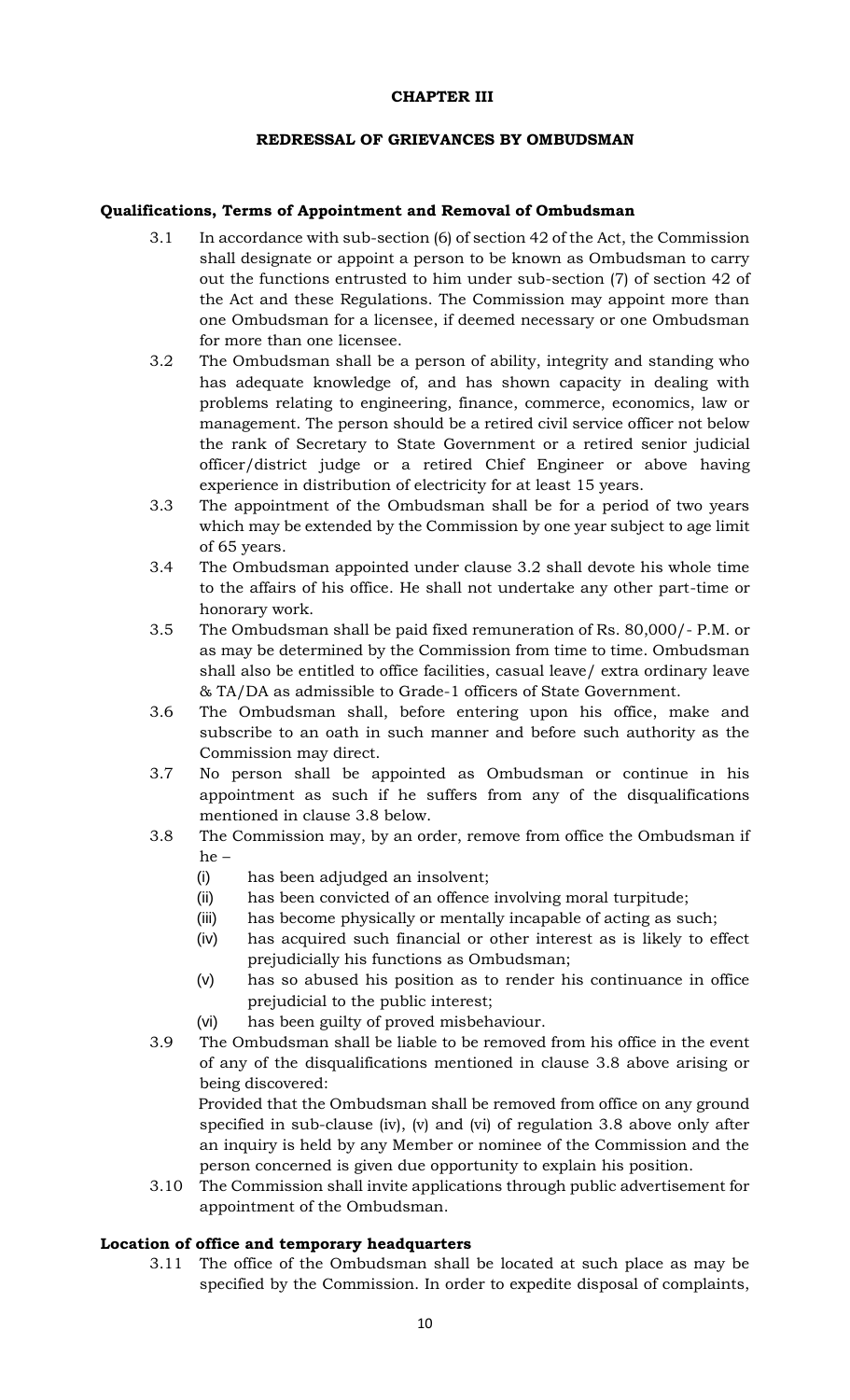the Ombudsman may hold sittings at such other places within his area of jurisdiction as he may consider necessary.

# **Staff**

3.12 The Commission shall direct the distribution licensee to make available such staff for the Ombudsman as the Commission considers necessary and the licensee shall promptly comply with such direction/order. The staff so provided for the Ombudsman shall work under his administrative control.

 Provided that the Commission may authorize the Ombudsman to fill up any of the approved posts by engaging suitable person(s), purely on contract basis.

### **Expenses**

- 3.13 Without prejudice to any other arrangement, the salary and allowances to be paid to the Ombudsman and to the staff and all other expenses to be incurred in connection with his office and establishment shall be borne by the distribution licensee(s). All such expenditure shall be treated as part of the revenue requirement of the licensee and allowed as a pass-through expense.
- 3.14 The Ombudsman shall prepare an annual budget and the Commission will approve and intimate the same to the Licensee. The Ombudsman will exercise powers of expenditure within the budget so approved. The Commission may however, arrange to pay these expenses to the Ombudsman through a separate head of account and, in turn, recover the same from the Licensee(s). The share of the expenditure to be borne by each Licensee will be decided by the Commission.

### **Powers and duties**

- 3.15 The Ombudsman shall consider the representation of the consumers consistent with the provisions of the Act, Rules & Regulations made thereunder or general orders or directions given by the Commission in this regard before settling their grievances. He shall have the following powers / duties:-
	- (i) **-** to receive the representations from complainants aggrieved by any order of the Forum;
		- -to exercise all the powers as are available to a Forum under these Regulations ; and
		- -such other powers as may be entrusted by the Commission from time to time.
	- (ii) To exercise general powers of superintendence, control over his office and conduct of business of the office.
	- (iii)To suggest to the Commission on matters pertaining to redressal of grievances of the consumers.

## **Filing of representation**

- 3.16 Any complainant, aggrieved by orders of the Forum may himself or through his authorized representative make a representation in writing including through email or facsimile mode to the Ombudsman. The representation of the complainant shall be acknowledged within 3 days of its receipt clearly indicating the date of receipt & unique case number assigned to it.
- 3.17 The representation shall state clearly:
	- (i) the name/s and address of the consumer/s, service connection number, category, the name of the licensee's office, against which the representation is made, the facts giving rise to the representation, the grounds thereof, the relief sought from the Ombudsman.
	- (ii) the name of the Forum, date of order or decision of the Forum, as the case may be, along with a copy thereof.
- 3.18 No representation to the Ombudsman shall lie unless: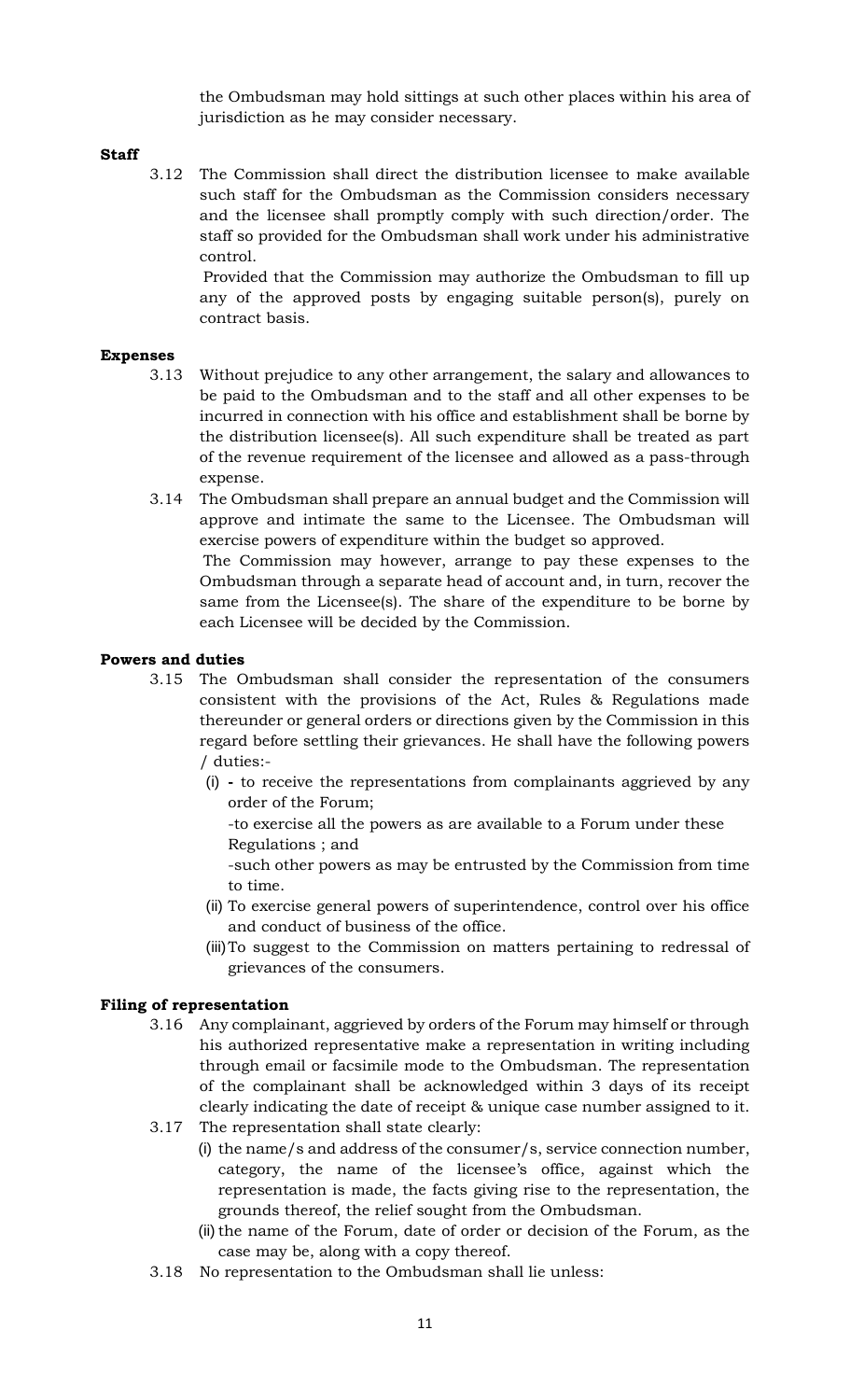- (i) The consumer had, before making a representation to the Ombudsman approached the Forum constituted under sub-section (5) of Section 42 of the Act, for redressal of his grievance;
- (ii) The representation is made within one month from the date of receipt of the order of the Forum:

Provided that the Ombudsman may entertain a representation beyond one month on sufficient cause being shown by the complainant that he/she had reasons for not filing the representation within the aforesaid period of one month.

- (iii)The person filing the representation makes a deposit of 40% (forty per cent) of the amount assessed by the Forum (inclusive of amount already deposited on this account), with the Licensee, in cash or through demand draft payable at the headquarters of the concerned sub-division and submit documentary evidence of such deposit.
- (iv) The representation by the Complainant, in respect of the same grievance, is not pending in any proceedings before any court, tribunal or arbitrator or any other authority; a decree or award or a final order has not been passed by any such court, tribunal, arbitrator or authority.
- (v) The Ombudsman may reject the representation at any stage if it appears to him that the representation is:
	- a) Frivolous, vexatious, malafide;
	- b) Without any sufficient cause'
	- c) There is no prima facie loss or damage or inconvenience caused to the Complainant;

Provided that the decision of the Ombudsman in this regard shall be final and binding on the Complainant and the Distribution Licensee.

Provided further that no representation shall be rejected in respect of subclauses (a), (b) and (c) unless the Complainant has been given an opportunity of being heard.

## **Hearing of Representation**

- 3.19 The Ombudsman shall, within seven days of registration of a representation, call for the relevant record from the concerned Forum which will forward such record within seven days from the date of receipt of notice from the Ombudsman.
- 3.20 The Ombudsman may, at the same time, also call for a written statement/parawise comments of the Licensee on the representation. The Licensee will furnish the written statement/parawise comments within fifteen days from the date of receipt of such letter. Any other document required and called for by the Ombudsman will also be furnished by the Licensee/ consumer within the stipulated period.

 In case the Licensee fails to furnish the written statement/parawise comments within the stipulated period, the Ombudsman may impose costs as are considered reasonable and sufficient subject to a maximum of Rs. 15,000/-. The concerned consumer may also be liable for similar action in the event of failure to furnish any additional document called for by the Ombudsman.

- 3.21 The Ombudsman may hear the parties and may direct the parties to submit written statements of submissions in the matter.
- 3.22 No adjournment shall ordinarily be granted by the Ombudsman unless sufficient cause is show and the reasons for grant of adjournment have been recorded in writing by the Ombudsman.

## **Special Provision: Interim Order:**

3.23 Upon request of the Complainant, the Ombudsman may issue such interim orders pending final disposal of the grievance as it may consider necessary including but not restricted to grant of temporary injunction to stay or prevent or restrain such act as the Ombudsman thinks fit.

 Provided that the Ombudsman shall have the powers to pass such an interim order in any proceeding, hearing or matter before it, as it may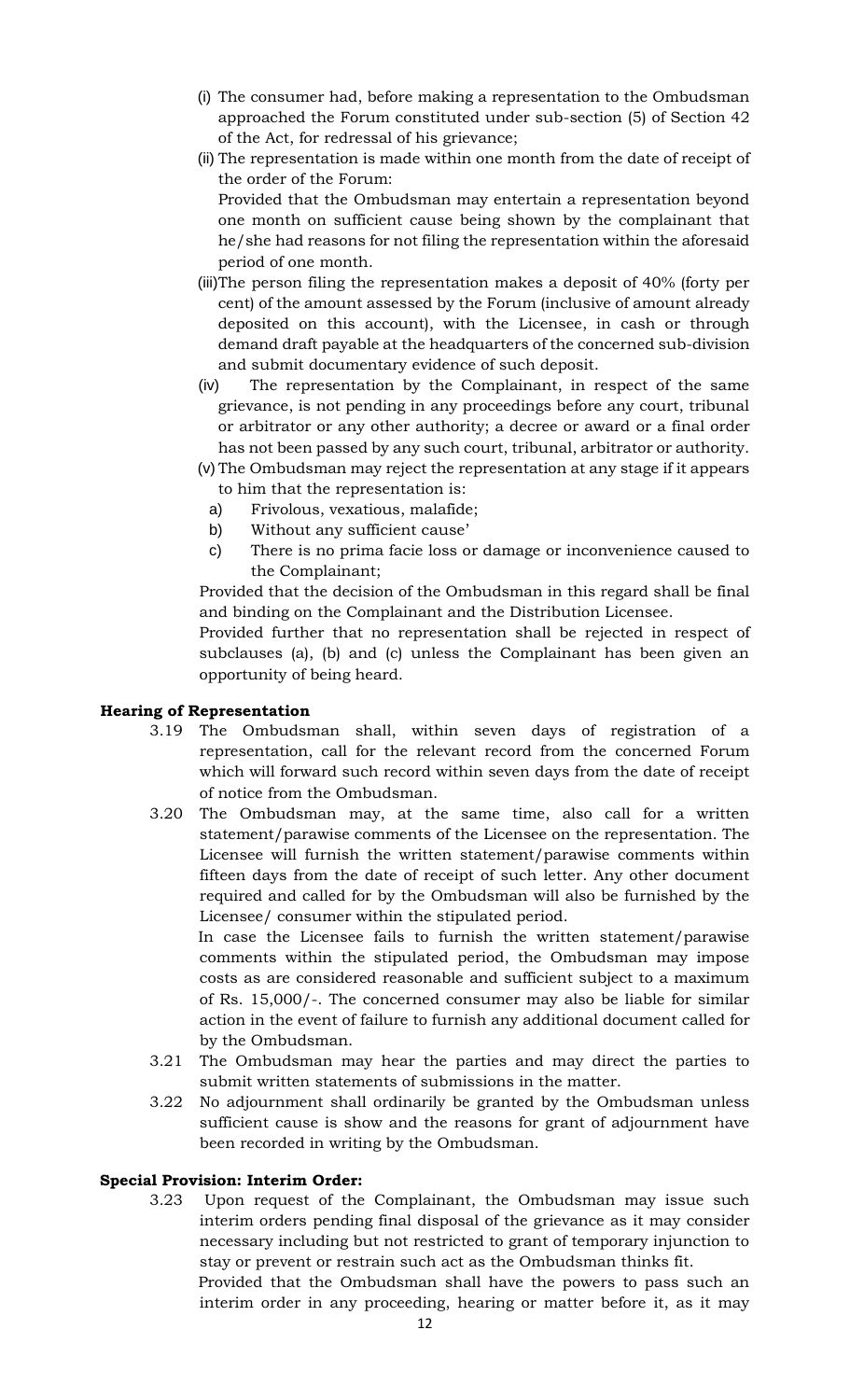consider appropriate if the Complainant satisfies the Ombudsman that prima facie, the Distribution Licensee has threatened or is likely to remove or disconnect the electricity connection, and has or is likely to contravene any provisions of the Act or any rules and regulations made thereunder or any order of the Commission, provided that the Ombudsman has jurisdiction on such matter.

 Provided further that, except where it appears that the object of passing such the interim order would be defeated by delay, no such interim order shall be passed unless the opposite party has been given an opportunity of being heard.

 Provided also that where any injunction has been granted by the Ombudsman without notice to the opposite party, the Forum shall make efforts to finally dispose of the application within 30 days from the date on which the injunction was granted.

 Provided also that any interim order may be reviewed/set aside by the Ombudsman on an application made by any party if it is found that the complainant has made a false or misleading statement.

## **Reasoned Orders**

- 3.24 The Ombudsman shall pass a speaking order giving reasons for all his findings and award. While making an order, the Ombudsman shall be guided by the provisions of the Act, rules and regulations framed under the Act, guidelines, directions & orders of the Commission issued from time to time and such other factors which are necessary in the interest of justice. The Ombudsman shall also decide regarding interest payable by either party on excess or short deposits made by the complainant.
- 3.25 The Ombudsman will pass an award as early as possible but in any case, within 60 days from the date of receipt of a representation. The complaint/grievance by senior citizens, physically challenged or person suffering from serious ailments shall be disposed of on priority. Where there is delay in disposal of a representation, the Ombudsman will record reasons for such delay. Copies of the Ombudsman's award/Order will be sent to the parties and the Forum.
- 3.26 The Licensee will comply with the award/Order within 15 days of the date of receipt. Non-compliance of the award/ Order within the stipulated period shall be treated a violation of these Regulations and liable for appropriate action by the Commission under the provisions of the Act. Such violation, if any, may be brought to the notice of the Ombudsman by the consumer. The Ombudsman will provide the consumer as well as the Licensee an opportunity of being heard and send a report to the Commission within 30 days of the date of such hearing. On consideration of the report of the Ombudsman, the Commission will take further action including that under Section 142 of the Act as it may deem fit.
- 3.27 The Ombudsman may evolve a procedure conforming to the principles of fair play and justice for efficient discharge of its functions. The Ombudsman will also follow the guidelines, if any, given by the Commission from time to time regarding the procedure to be adopted for handling consumer complaints.

## **Finality of award**

3.28 No party can file an appeal before the Commission against the order passed by the Ombudsman. However, this is without prejudice to the rights of the complainant and the licensee to seek appropriate remedy against the order passed by the Ombudsman before appropriate bodies.

#### **Powers to call information**

3.29 For the purpose of carrying out his duties, Ombudsman shall have the same powers to call for records or information as are available to the Forum under Regulation 2.37.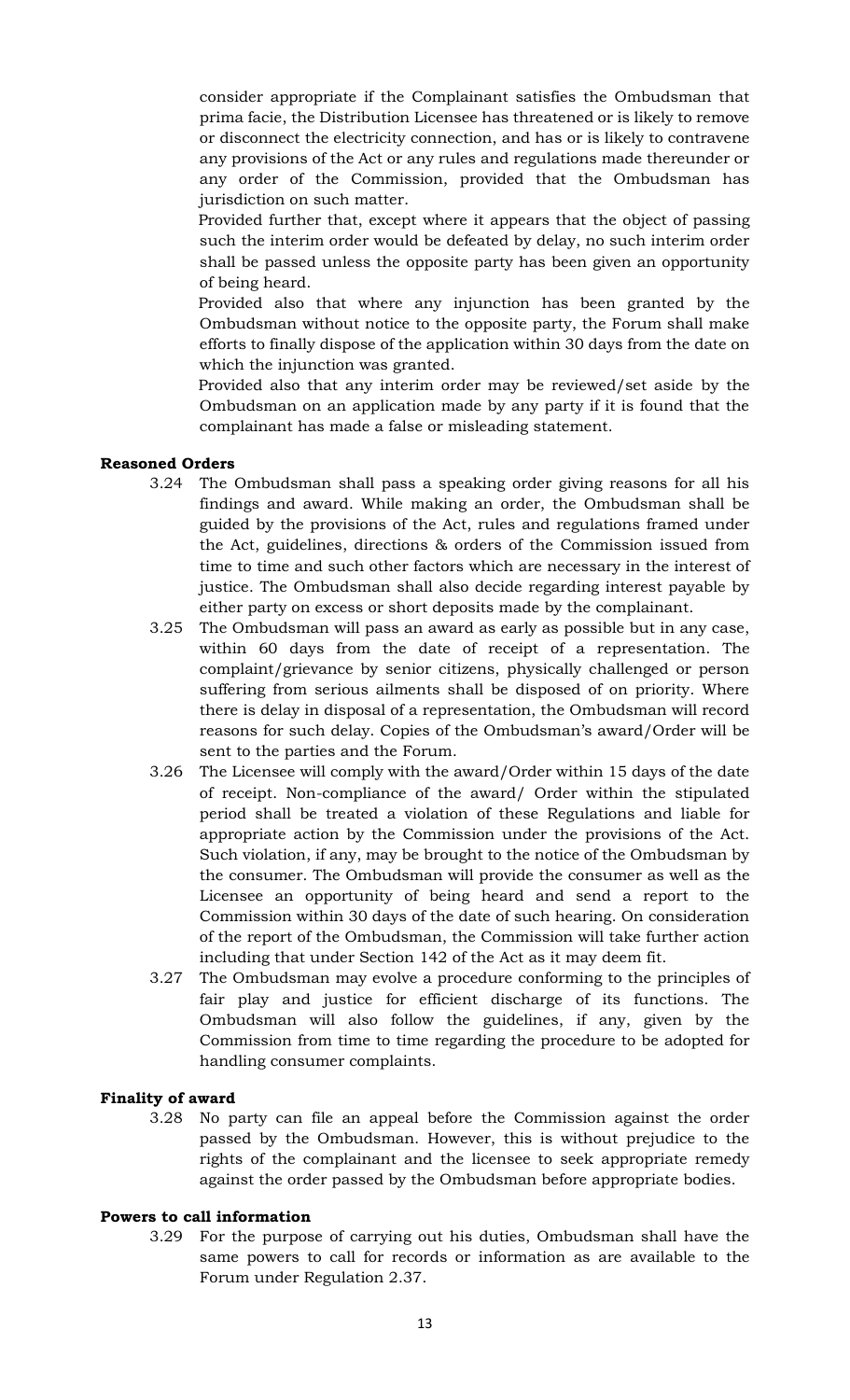## **Reporting Requirements**

- 3.30 The Ombudsman shall prepare a report on a six monthly basis giving details of the nature of the grievances of the consumers dealt by the Ombudsman, the response of the licensees in the redressal of the grievances and the opinion of the Ombudsman on the licensee's compliance of the standards of performance as specified by the Commission under Section 57 of the Act during the preceding six months.
- 3.31 The report under sub-clause (a) above shall be forwarded to the Commission and the Government within 45 days after the end of the relevant period of six months.
- 3.32 The Commission may, if it considers necessary in the public interest so to do, publish the reports of the Ombudsman in such consolidated form or otherwise as it deems fit.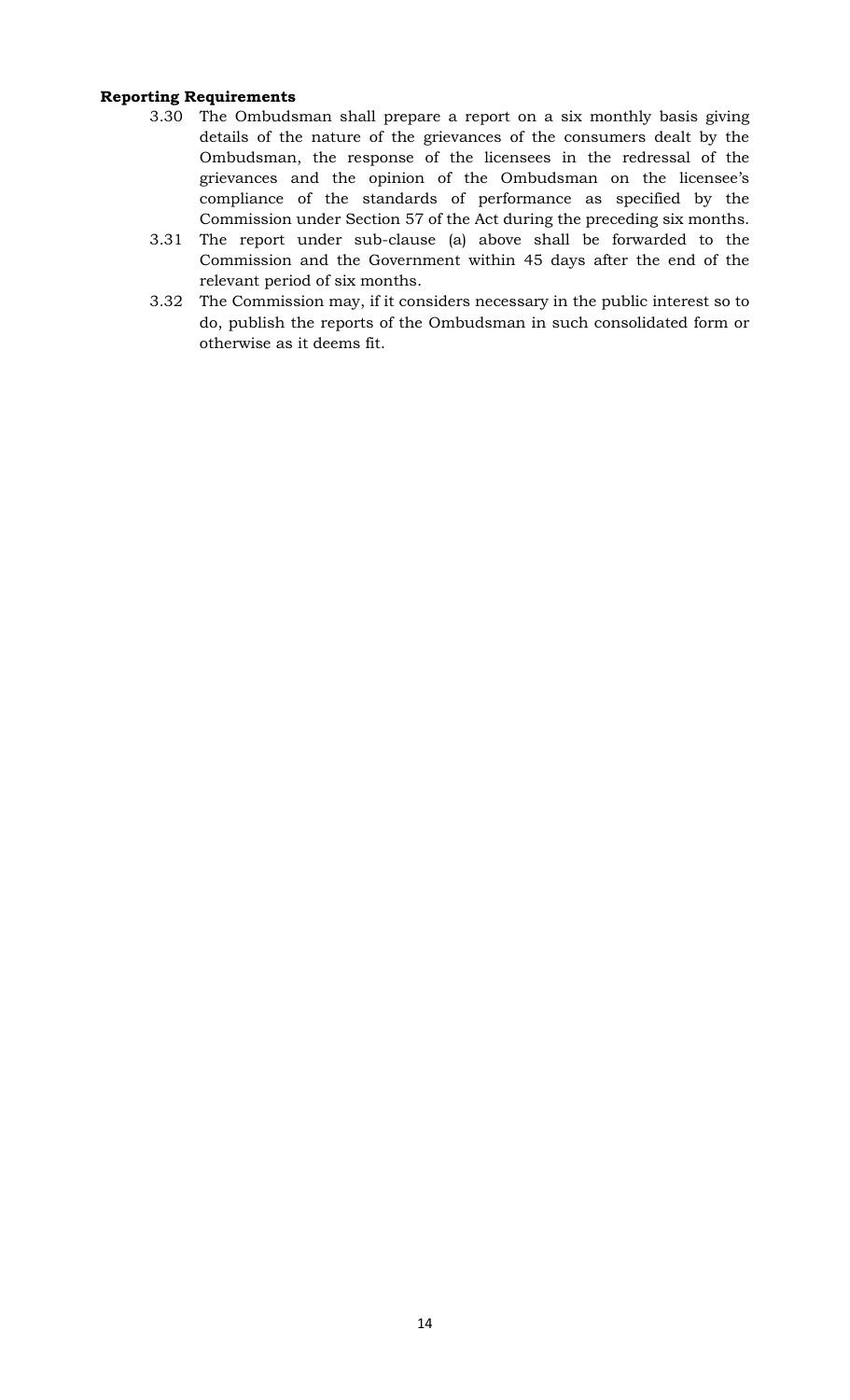#### **CHAPTER IV**

#### **MISCELLANEOUS PROVISIONS**

### **General**

- 4.1 The Commission may by order provide for or clarify any matter on which no provision is made in these Regulations or the provision made is insufficient.
- 4.2 The Forum and Ombudsman shall exercise such other powers as the Commission may, by order, delegate from time to time.
- 4.3 Chairperson and Members of the Forum, the Secretary and the staff thereof, the Ombudsman and the staff thereof, when purporting to act under any provision of the Electricity Act, 2003 or under any provision of these Regulations or directions or orders issued thereunder shall be deemed to be public servants within the meaning of Section 21 of the Indian Penal Code, 1860 and Section 2 of the Prevention of Corruption Act, 1988.
- 4.4 Subject to these Regulations, the Forum and the Ombudsman shall be guided by the principles of natural justice and shall have powers to regulate their own procedure.

### **Removal of difficulties**

4.5 If any difficulty arises in giving effect to the provisions of these Regulations, the Commission may, by an order, make such provision, not being inconsistent with the Act and these Regulations, which appears to the Commission to be necessary for removal of the difficulties.

#### **Power to relax**

4.6 The Commission may by general or special order, for reasons to be recorded in writing and after giving an opportunity of hearing to the parties likely to be affected, may relax any of the provisions of these Regulations of its own or on an application made before it by an interested person.

#### **Inherent powers of the Commission**

4.7 Nothing in these Regulations shall be deemed to limit or otherwise affect the inherent powers of the Commission to make such orders as may be necessary for ends of justice or to prevent the abuse of process envisaged in these Regulations.

#### **Repeal and Savings**

- 4.8 Save as otherwise provided, these Regulations shall supersede the Haryana Electricity Regulatory Commission (Forum and Ombudsman) Regulations, 2004 and read with all amendments thereto.
- 4.9 Notwithstanding sub-regulation 4.8 above, the provisions of Haryana Electricity Regulatory Commission (Forum and Ombudsman) Regulations, 2004 as amended from time to time, shall continue to apply to all proceedings pending under it before the Forum or the Ombudsman as if the said Regulations have not been superseded.
- 4.10 Anything done or any action taken or purported to have been done or taken including any appointment made, or any document or instrument executed or any direction given under the repealed regulations, shall, in so far as it is not inconsistent with the provisions of these Regulations, be deemed to have been done, taken, made or given under the corresponding provisions of these Regulations;
- 4.11 The Forum for Redressal of Grievances of Consumers constituted under HERC (Forum and Ombudsman) Regulations, 2004, as amended from time to time, shall continue to perform its duties till it is reconstituted under HERC (Forum and Ombudsman) Regulations, 2020 and other Forum(s), as may be decided by the Commission, are constituted and made